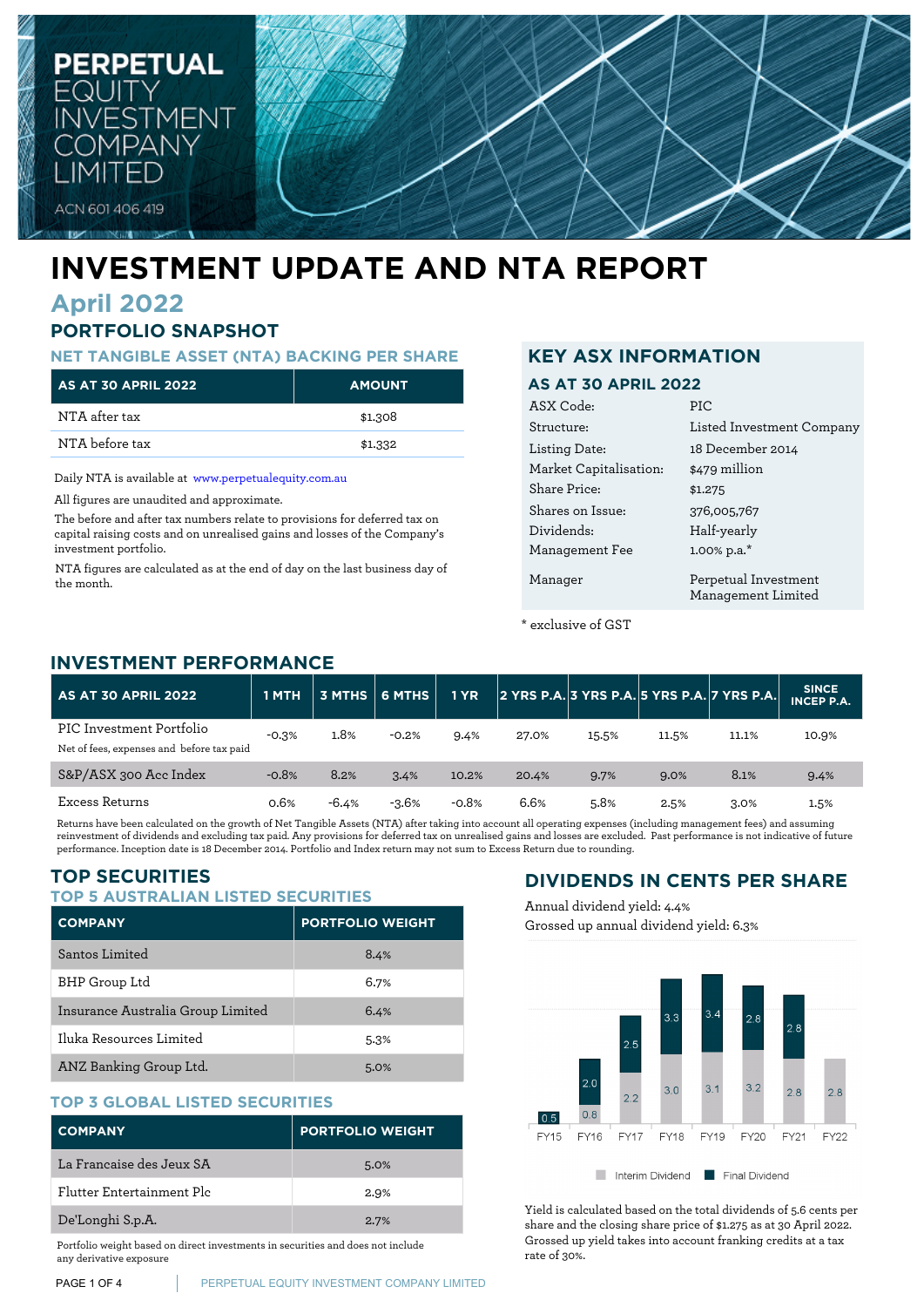## **ALLOCATION OF INVESTMENTS^**

any derivative exposure

## **PORTFOLIO SECTORS^**



^Weightings calculated based on direct investments in securities and any indirect exposure via S&P /ASX 200 related derivatives. All figures are unaudited and approximate. Allocations may not sum to 100% due to rounding.

# **PORTFOLIO COMMENTARY**

Markets lost ground again in April. The S&P/ASX300 Accumulation Index (benchmark) fell -0.8% but held up better than the MSCI World Index in AUD which fell -3.1%. Tech heavy US equities took the brunt of the sell off again with the S&P500 down nearly -9% in local currency terms and the NASDAQ was down over -13%. Central banks sharpened their rhetoric in April after equity markets appeared to dismiss the risks of interest rate hikes. Minutes from the US Federal Reserve (Fed) in early April and surrounding rhetoric reinforced the sentiment that the Fed was "behind the curve". The minutes also revealed strong support for 50 basis point rate increases. Meanwhile, quantitative tightening came into focus following comments from Fed Governor Lael Brainard, which saw bond markets sell off sharply and helped trigger the renewed decline in equities. In Australia, the RBA also pulled forward expectations of a rate hike, after previously maintaining that there would be no interest rate increase before 2024.

For many months small cap tech stocks have been in trouble as investors elected to "shoot first and ask questions later" about the prospects of speculative tech in a rising rate world. Whilst significant in number, their relative market caps have not been enough to spark broader concern. Large cap tech - the famed FAANGs (Facebook which is now Meta Platforms, Amazon, Apple, Netflix and Alphabet) - were seen as profitable monopolies and shielded the NASDAQ from a heavier sell-off. However, these started to have troubles of its own in sustaining a reputation for growth during 2022. Meta Platforms was the first to fall, announcing a decline in users on 2 February. Then in April Netflix surprised the market by announcing a loss in subscribers. Late in April Amazon became the latest casualty as the company announced slowing revenue growth and its first loss in seven years. The market was savage. Alphabet has also sagged in sympathy recently, as has Microsoft, although Apple remains reasonably close to its highs. Tesla has also been remarkably resilient given its lofty valuations. But the risks of a negative surprise are rising.

Here at home, whilst stocks like Zip and Xero have corrected sharply, we think large cap growth such as CSL is in a similar boat to the "gravity resisters". We believe it is a great business, but a "slow grower", stubbornly trading at a price to earnings ratio (P/E) of 35x which, in our view, simply doesn't make sense as a rampaging bond market shakes up the Equity Risk Premium.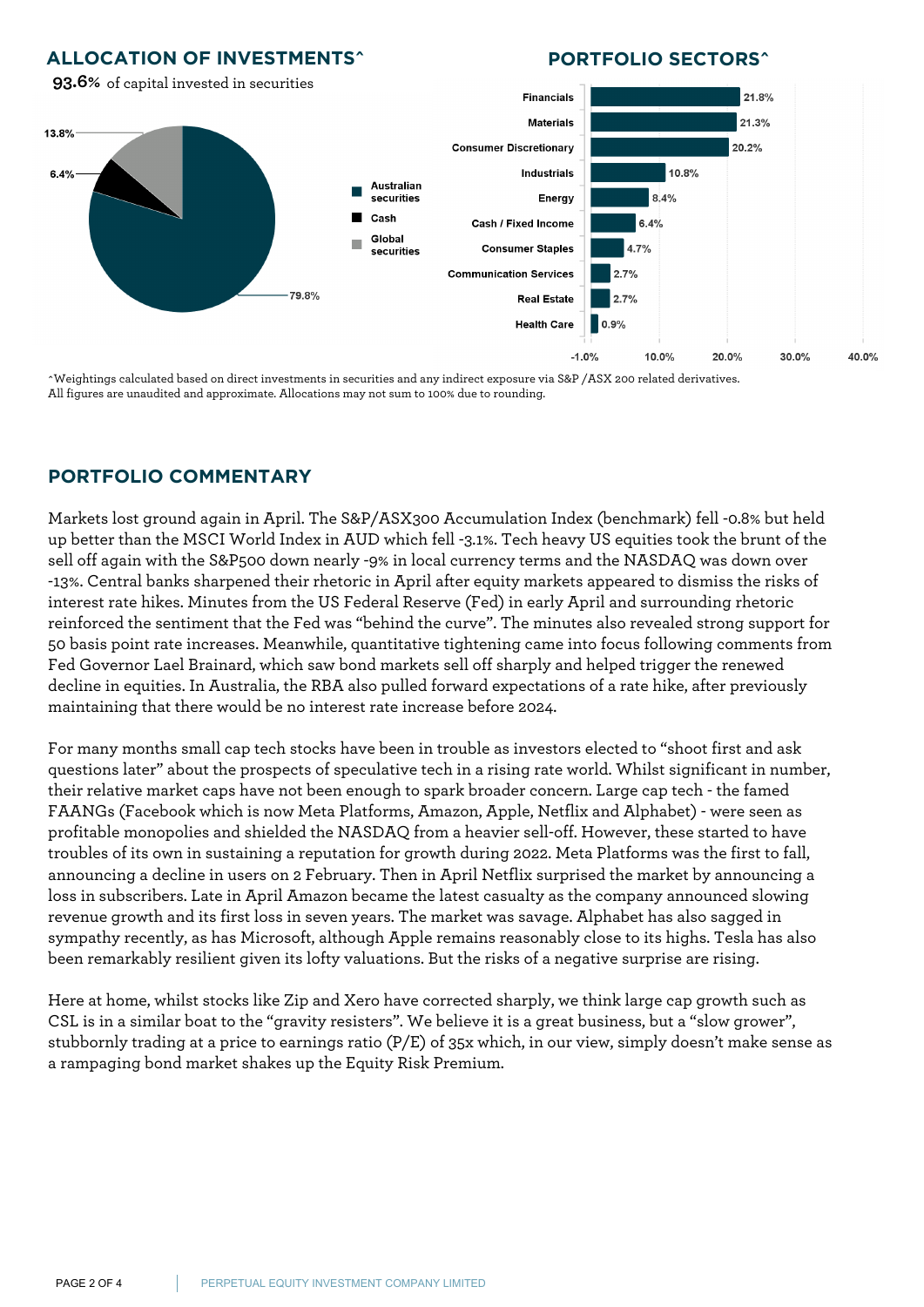For all these reasons, the Manager believes PIC's investment philosophy of focusing on quality and value stocks can provide downside protection in these market conditions. The PIC portfolio returned -0.3% in April, outperforming the benchmark by +0.6%. The top contributor to absolute performance was Jervois Global which is a producer of cobalt and nickel. Select Harvests, a producer of almonds, also contributed to the portfolio. We believe both offer good leverage to rising inflation. In April, the Manager also added to Qantas, which returned 7.5% as travellers flocked back to airports. The Manager exited Crown Resorts following the announcement of the scheme of arrangement with Blackstone. It also exited Oz Minerals after its share price quadrupled from March 2020 when the Manager more than doubled its position.

At this point in the market cycle, the Manager believes in diversifying its exposures across the market and remains consistent with its investment approach of identifying quality businesses with conservative debt, sound management and recurring earnings.

# **COMPANY NEWS** and assuming reinvestment of dividends and excluding tax paid. Any provisions for deferred tax paid. Any provisions for deferred tax paid. Any provisions for deferred tax on unrealised gains and assuming the

## **BONUS ISSUE OF OPTIONS**

Shareholders are reminded that in June 2021, the Company [announced](https://www.perpetualequity.com.au/shareholders/pic-options) a one-for-one issue of bonus options which provides holders with the opportunity to acquire a PIC ordinary share for \$1.35 (exercise price) per option before the expiry date of 2 September 2022. The options are trading on the ASX under the ASX code PICOA.

The options provide shareholders with the opportunity to purchase additional shares and participate in the potential growth of the Company without incurring brokerage or transaction costs. Option holders that elect to exercise some or all of their PIC options before the ex-date will also be entitled to the dividend for that respective period.

The Options [Prospectus](https://www.perpetualequity.com.au/~/media/perpetualpeic/pdf/peic_prospectus_2021.ashx?la=en) should be read carefully and in its entirety before you decide whether to deal in or exercise the Options. Further information on the Options, including the Prospectus and Options Exercise Form is available [here.](https://www.perpetualequity.com.au/shareholders/pic-options)

## **SHAREHOLDER COMMUNICATIONS**

The [PIC website](https://www.perpetualequity.com.au) hosts a range of information including Monthly Investment Updates, Portfolio Manager insights, dividend history and educational resources. The [News and Insights section](https://www.perpetualequity.com.au/news-and-insights) of the website also includes the ability for you to subscribe to receive regular updates via email. You can also elect to receive electronic communications by logging into the Link investor portal [here.](https://investorcentre.linkmarketservices.com.au/Login/Login)

## **REMINDER: TAX CERTIFICATION COMPLETION**

Under the Australian Government's participation in Automatic Exchange of Information (AEOI) regimes, PIC is required to collect FATCA/CRS certification information and an investor's tax residency from shareholders. The information in certain circumstances may be reported to the Australian Taxation Office (ATO) which in turn reports to various global tax authorities.

Please check that you have completed your FATCA/CRS certification by logging into the Link investor portal [here.](https://investorcentre.linkmarketservices.com.au/Login/Login)

From there, under the Payments & Tax tab you will find 'FATCA/CRS', where you can fill in the Self Certification. Completing this information online is straightforward as the questions will guide you, and in some instances, it is only a couple of steps.

If you do not certify, PIC may be required to provide information about your account to the ATO. For more information on the self-certification process via Link please click [here.](https://www.linkmarketservices.com.au/corporate/resources/faq.html#fatca) For further information on FATCA and CRS, please visit [here.](http://www.ato.gov.au)